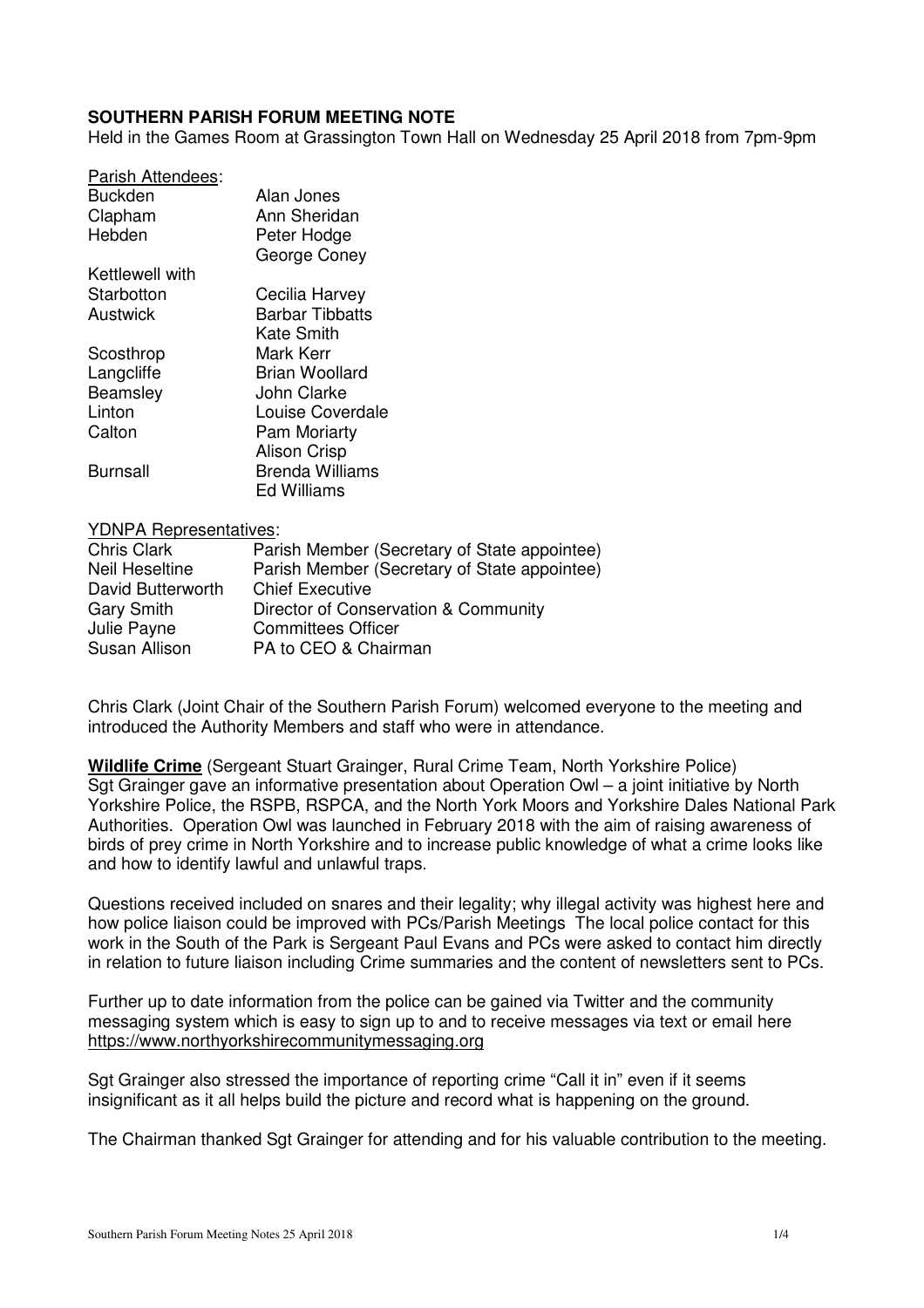# **Planning Application database** Gary Smith

Parish Councils are consulted on planning applications via the Clerk receiving a link to the Authority's website of any applications received for that Parish [with paper copies being posted to any clerks who are not on email] but instant updates can be obtained from the website at all times. A brief demonstration was given for how Parish Councillors and members of the public can search for details of planning applications in their Parish. http://www.yorkshiredales.org.uk/living-andworking/planning/planning-applications.

The majority of councillors present were familiar with the database and how to find applications. Gary affirmed that copies of plans can be posted upon request to any councils who do not have facilities to print them - contact the planning department: planning@yorkshiredales.org.uk

A Parish Councillor asked about a recent application where the Council's objections had not been put on the website and it was not clear whether the objections had been considered. Gary undertook to investigate and respond.

# **Attracting Families** (David Butterworth)

One of the objectives of the National Park Management Plan is to *promote the National Park as a* high quality place to live and work, so as to attract new 'low impact' businesses with high quality jobs, and increase the proportion of young adults and people of working age living in the National Park. This objective is consistent with the Authority's statutory purposes and as part of the Authority's 2017-18 Action Plan.

Members of the Authority approved an action to work with District Councils and other partners to promote the National Park as a place for working age households to live and work. Over the course of the year, the delivery of this project – alongside other actions e.g. to increase new house-building and support the local economy — has developed into a wider initiative to attract families to the whole of the National Park.

David explained that the challenges being faced regarding the socio-economic position in the national park mirrored those of rural communities nationwide – not just communities in the National Park. Like other rural areas, the National Park has the capacity to absorb more people and more development. The population needs to stabilise or grow in order to sustain existing infrastructure and help deliver new services.

There are a number of opportunities that could be explored and the NPA and District Councils are responding to the challenge by developing a more joined up approach, with the overall aim to halt and then reverse the decline in the number of younger people (18-44 year olds) in the National Park.

The District Councils and National Park are developing objectives to include:

- Creating more new dwellings in a range of tenures (affordable, community self-build, local occupancy, open market etc).
- Bringing a proportion of second homes back into permanent residential use, and reducing the overall proportion of second homes.
- Working with Parish Councils on specific local initiatives to attract younger people to live within the area.
- Increasing the number and quality of jobs.
- Accelerating the roll-out of hyperfast and superfast broadband, and mobile telecommunications.
- Retaining local schools.
- Branding campaign to promote the area as a place to live and work.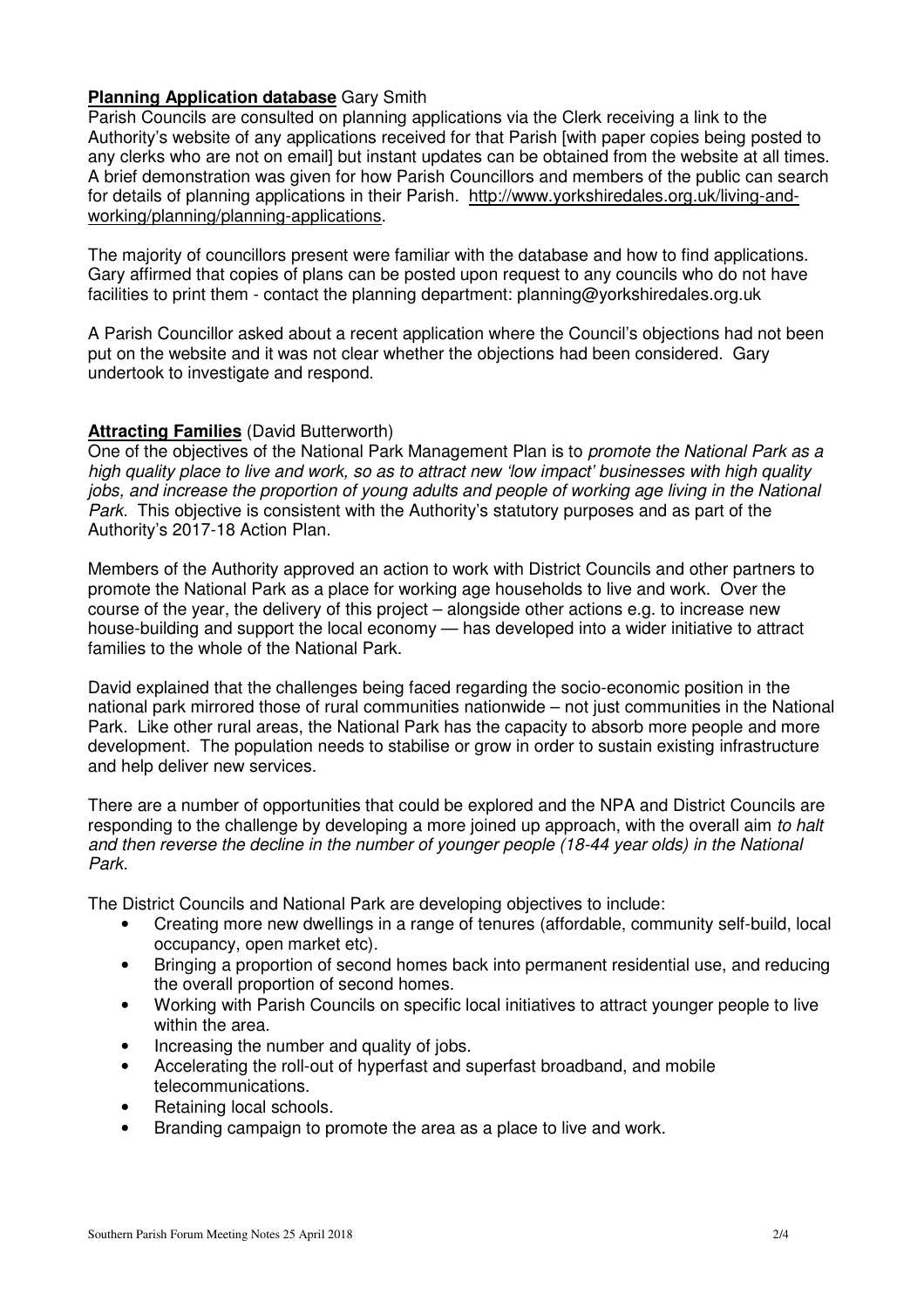# Progress so far:

The YDNPA has approved 70 out of 71 barn conversion applications. Local Authorities are looking to purchase and develop allocated housing sites. Discussions have taken place with housing providers to encourage them to build in rural areas. A community led project is taking place in Arkengarthdale to develop for 4 houses for rent.

YDNPA is continuing to provide funding to help communities to roll-out hyperfast and superfast broadband. The best broadband in the park is where communities have worked with Broadband for the Rural North, and helped put in the infrastructure themselves.

Working with secondary schools to raise awareness about careers in the NPA.

Working on the 'Great Place: Lakes and Dales' Project with South Lakeland & Craven District Councils. The 3-year project aims to use the cultural distinctiveness of the area to attract and retain younger people and families.

Funding the Dales Tourism Network to do some 'low key' work to develop publicity materials and use social media to promote the NP as a place to live/move to.

Met recently with the CEO of 'the Pub is the Hub'. This is a national organisation based in Harrogate which encourages local pubs to provide additional services. Examples include pubs that have also become bakeries, village shops; children's play areas, community cafes, community allotments, libraries, IT hubs, pub theatres, and farmers markets.

# **Questions**

David clarified that the 2<sup>nd</sup> homes issue did not include self catering businesses/premises and apologised that in putting together the percentage of both types of properties [as distinct from the full time lived in properties percentage] had obviously confused and given mixed messages. He reiterated that there is currently a shortage of self catering accommodation in the national park.

Broadband infrastructure for Clapham was mentioned. David highlighted the centre of Ingleton as an example of new business success following on from the access to hyperfast broadband.

# **Questions**

A Parish Councillor expressed concern that there aren't enough sites for businesses and that national park policies should allow for premises, including barns, to be used for business use. David confirmed that YDNPA policies (BE3 and L2) do already encourage barn conversions for business use (but conversion to dwellings tends to be more lucrative).

A Parish Councillor asked why the Authority insisted that some barns could only be used as holiday lets. Gary explained that not every barn is suitable for permanent use as a dwelling. This might be because of the size, interior features or its location. In such cases, the Authority still wants to try to support some sort of re-use and so the policy allows for a range of less 'intensive' uses (including e.g. holiday let, office use, storage etc). The range of options is set out in more detail in policy L2 of the Local Plan, and the 'Traditional Farm Buildings Toolkit'.

# **Wildlife Grant Scheme** (Gary Smith)

YDNPA is considering developing a bid to Heritage Lottery Fund (HLF) for a more ambitious version of the recent Parish Wildlife Project, which had helped local people, community groups etc. to manage land for nature. A number of Parish Councils had been involved. Parishes were asked to consider:

- Whether they would be interested in doing something in their parish (e.g. on a piece of land owned by the parish)?
- What are the sort of things that you think you would need, i.e. money; advice, equipment, manpower?